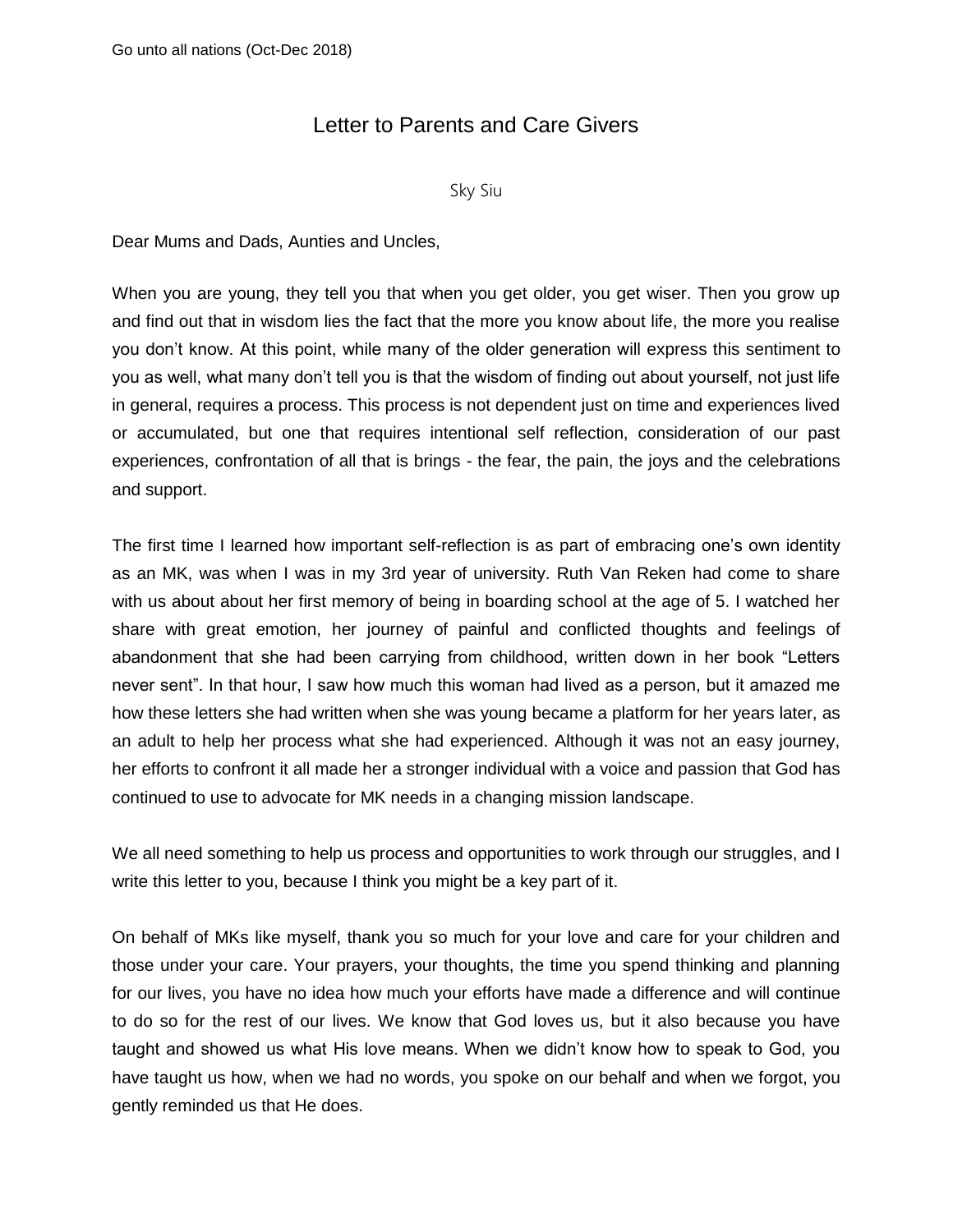But, our relationship with you, especially as Asians, is a complicated one. We have an innate sense to respect, to obey and to honour you, even though we are educated in a culture that encourages us to be independent of family and speak out even if it contradicts you. This conflict is not easy and we will never show you or tell you this; in fact, we may not think much about this at all, because that conflict that we live in is the norm. This internal conflict however, will not go away and with time, it will be apparent to us. It can cause us confusion, guilt, shame and anger not just towards you, but ourselves and all of this, will be buried because we feel the responsibility to not burden you, and interrupt your ministry for God. It could eventually even cause a rift between us and still then we may not speak, not because we don't want to, but because maybe we speak different languages, and we may not know the right words so we fear misunderstanding or hurting you.

Being on the mission field is an adventure and a blessing to us, but oftentimes, we are placed in difficult environments, some of us at a young age, or older may suffer abuse, discrimination, loneliness, life threatening circumstances. Every change, every transition causes trauma. When we are young, all of this affects our brain development which may have longer term effects if not cared for, but somehow most of us will remain strong, and like an elastic band being stretched, we will find a way to stretch ourselves until one day we can be stretched no more. We don't want to be the reason why you couldn't continue serving God.

Most people will look at us and feel that we are mature. We learn fast as children, and as we are growing up in such cross cultural environments, we adapt very well, but at the end of the day we are still children. We need to have some semblance of stability within our own family unit with opportunity for us to just be children. Otherwise, the expectation for us to always be mature will linger over us and take away our child-like innocence, and we will start to bear your adult burdens, but with less experience to handle them like you do.

The good news is some of us have come out of this lived experience and like Ruth Van Reken, we can share our stories. Our stories can tell you that your ability to understand the conflict of cultures we experience will comfort us. Your being watchful over us as part of the family ministry and showing us how to debrief changes and challenging circumstances together with us will teach us how not to stress and strain. Spending quality time with you as we journey through life will help us build strong and trusting relationships with you that will be a good foundation for when we start processing the any difficult memories we may have in the future.